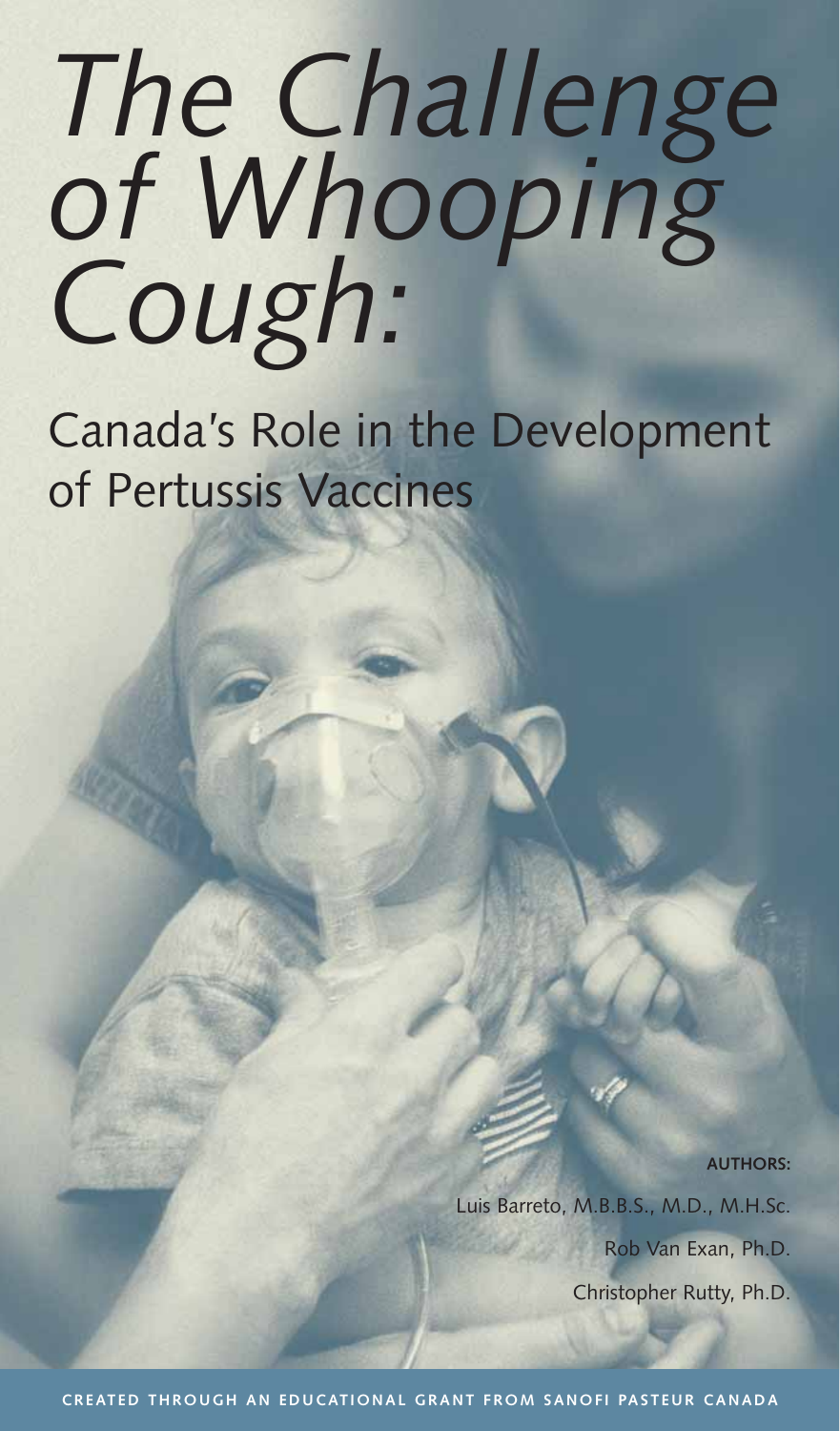# Early Battles Against Pertussis

*Pertussis, commonly known as "whooping cough," is a stubborn respiratory* infection. It is often debilitating and can be deadly in infants and young children. *By the early 20th century, pertussis was a major public health concern, challenging scientists and public health leaders in Canada to develop an effective vaccine.*

#### 1900s - 1920s



#### **1906**

#### **PERTUSSIS BACTERIUM DISCOVERED** *Bordetella pertussis* – the bacterium that causes

whooping cough – was first **1 2**isolated by Belgian bacteriologists **Jules Bordet** and Octave Gengou.



#### **1910s**

## **EARLY PRODUCTION**

The first pertussis vaccines were prepared from standard strains of *B. pertussis*, grown on a solid medium in petri dishes, collected and then inactivated.





#### **1918**

**FIRST CANADIAN PERTUSSIS VACCINE** Canada's first domestic supply of pertussis vaccine was prepared and distributed by the Ontario Board of Health Laboratory.





#### **1926**

**MADE IN CANADA**

The University of Toronto's Connaught Laboratories began to supply Canadian public health departments with a standard strain pertussis vaccine, under the direction of **Dr. Donald T. Fraser**. Connaught also exported this pertussis vaccine.

#### **1920s**

**PERSISTENT PERTUSSIS PROBLEM** Pertussis caused more illness and deaths among young children than diphtheria, measles or scarlet fever. A better vaccine was needed.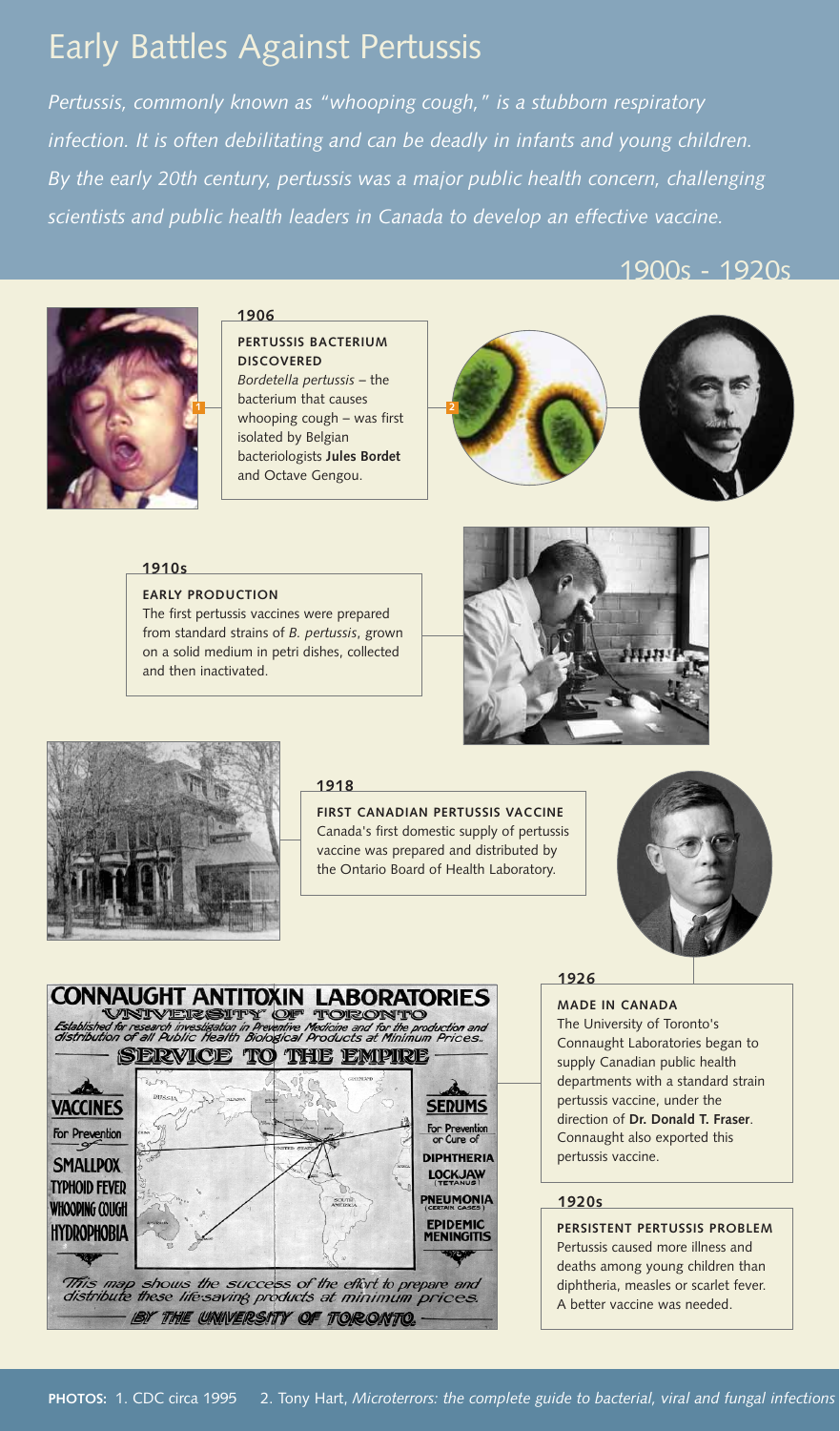# A "Fresh" Generation of Pertussis Vaccine

*During the 1930s, Canadian researchers at Connaught Laboratories (known today as sanofi pasteur) developed a more effective "fresh" strain pertussis vaccine. Connaught scientists maintained this global lead in pertussis vaccine development, constantly improving and refining production technologies.*

### 1930s - 1940s







#### **1930s**

#### **CANADIAN PERTUSSIS VACCINE PIONEER**

At his clinical practice at the Hospital for Sick Children in Toronto, **Dr. Nelles Silverthorne** began collecting fresh samples of the pertussis bacterium on cough plates from his young patients with whooping cough. Working as a Senior Research Fellow at Connaught Laboratories, Silverthorne and colleagues then developed a whole-cell pertussis vaccine based on the fresh strains of *B. pertussis* he collected.



**CONNAUGHT LAUNCHES NEW**

Connaught's fresh strain pertussis vaccine was a major step forward in the fight against whooping cough. National distribution of the vaccine began through provincial public health departments across Canada.

**PERTUSSIS VACCINE**

**1936 - 1937**









#### **IMPROVED LARGE-SCALE PRODUCTION**

In a quest to develop a more efficient method for pertussis vaccine production, Connaught's Dr. Robert J. Wilson began experiments based on a fluid culture medium, known as Hornibrook's. **Dr. Leone Farrell** and Dr. Edith Taylor next focused on developing a larger scale production method, using the liquid Hornibrook medium in a rocking bottle apparatus. In the early 1950s, Dr. Farrell would further adapt this method to make Salk polio vaccine production possible.

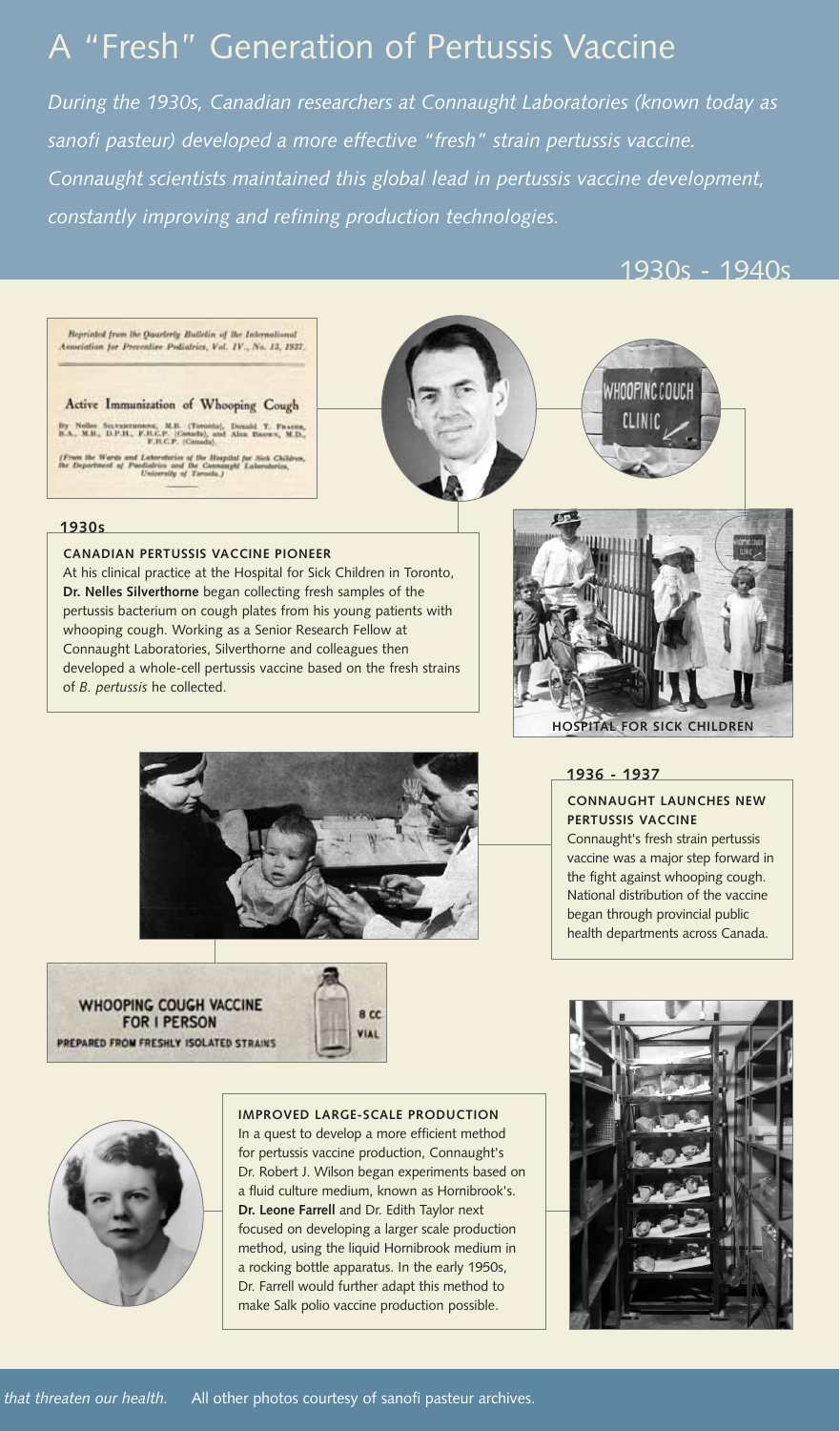## Combination Vaccines: Canada Leads the Way

*Starting in the 1940s, Connaught Laboratories and Canadian public health officials led the way in combination vaccines, minimizing childhood injections and streamlining immunization programs. Combination vaccines led to high vaccination rates and a dramatic decline in disease incidence.* 

1940s - 1990s

#### **1941 - 1959**

#### **CANADIAN LEADERSHIP IN COMBINED VACCINES**

The introduction of pertussis vaccine created a new challenge – an extra course of childhood needles. Under the leadership of **Dr. Robert J. Wilson**, Connaught combined pertussis vaccine with the well-established diphtheria toxoid (DP) to protect children against both diseases at the same time. By the mid-1940s, simultaneous protection against tetanus was also possible with DPT. After the introduction of Salk polio vaccine, Connaught developed a new generation of combined vaccines, known as DPT-Polio, DT-Polio and T-Polio.



#### **1950s - 1980s**

**PRODUCTION PROGRESS** Under the leadership of Drs R.J. Wilson, **J.M. Corkill** and **Dennis Stainer**, Connaught researchers further improved pertussis vaccine production quantity and quality. Shifting to more efficient fermentors was a critical advance, as was the development of a purely synthetic nutrient medium for cultivating the pertussis bacterium; Connaught's "Stainer-Scholte" medium quickly became the global standard for pertussis vaccine production by the early 1970s.













#### **1992 - 1994**

**NEW COMBINATIONS WITH HIB VACCINE** A new conjugate vaccine for *Haemophilus influenzae* type b (Hib - the leading cause of meningitis in infants and children) was introduced in the early 1990s. Connaught integrated this new vaccine with its line of paediatric pertussis combinations DPT-Hib and PENTA (DPT-Polio-Hib). These combination vaccines led to high immunization rates and a dramatic decline in disease, particularly Hib.

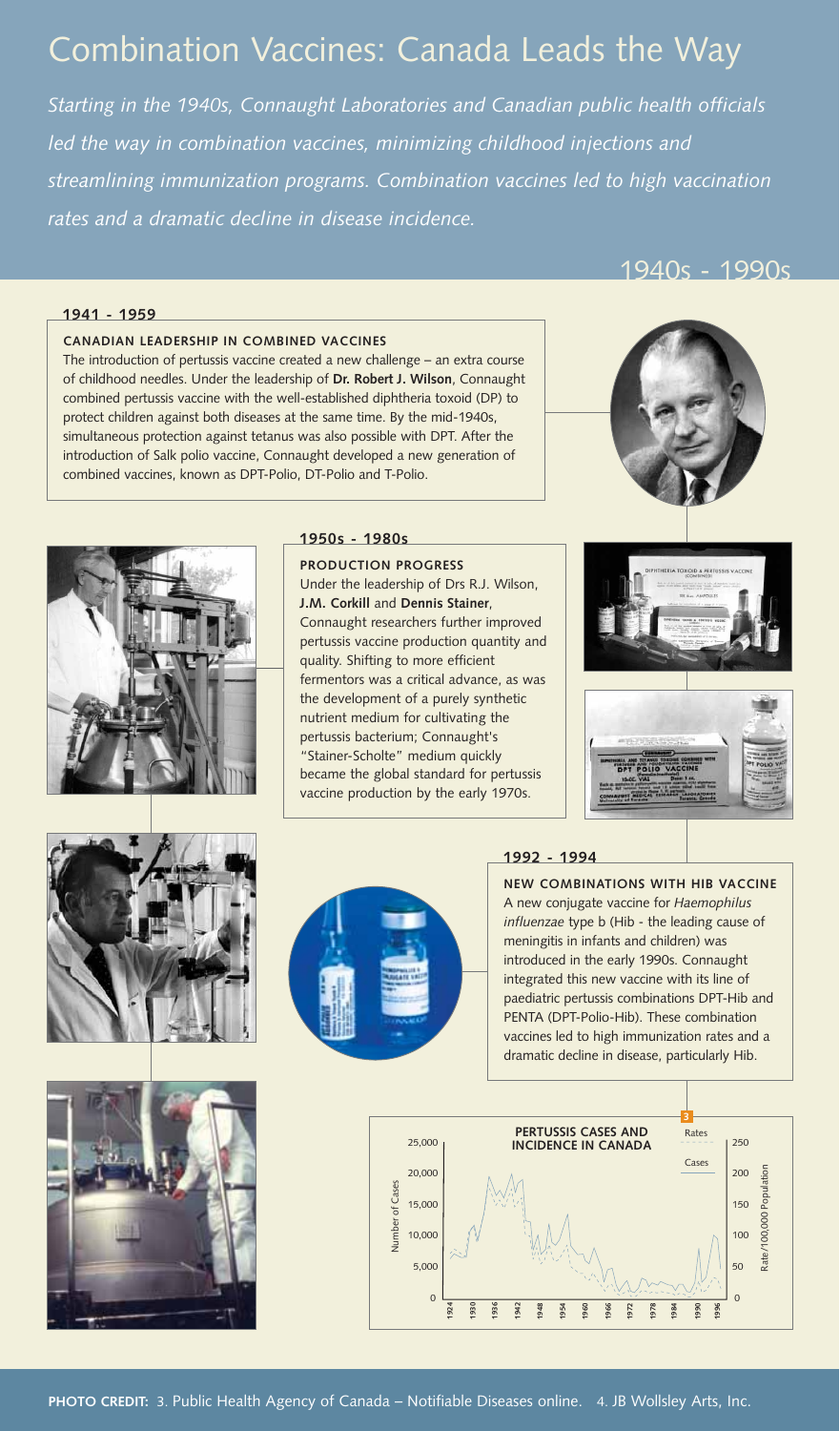## Component Pertussis Vaccine: "The Gold Standard"

*Researchers at Connaught developed the world's first five-component acellular pertussis vaccine. Since its licensing in 1996, this Canadian vaccine has become the international gold standard for pertussis prevention, and is the foundation of sanofi pasteur's paediatric combination vaccines PENTACEL®, PEDIACEL®, QUADRACEL® and DAPTACEL®.*

#### 1980s - 1990s



#### **1980s - 1990s**

#### **ACELLULAR ADVANCES**

By the early 1980s, international researchers focused on developing an acellular pertussis vaccine that only included specific components of the pertussis bacterium – instead of the whole cell – necessary to safely stimulate immunity to the disease. A team of researchers at Connaught identified and isolated **five key components of the bacterium** that played a role in stimulating protection against the disease. They then developed the complex purification, isolation and chemical inactivation processes needed to mass produce this highly purified vaccine.

#### **1996**

#### **GOLD STANDARD**

After extensive clinical trials in several countries, Connaught's five-component acellular pertussis vaccine was licensed and soon became the gold standard. Considered the most efficacious pertussis vaccine by key opinion leaders globally, it also causes significantly fewer reactions than its wholecell predecessors, and is free of interactions between all of its antigenic components.



#### **1997**

#### **PENTACEL® LAUNCHED**

Today, with Connaught's five-component acellular pertussis vaccine as its base, PENTACEL® is the universal paediatric vaccine in Canada, protecting children against five diseases in one shot. PENTACEL® has been especially important in reducing pertussis among children and breaking what had been a regular five-year cycle of higher incidence in Canada. Further research has led to the development of a fully liquid version of PENTACEL® called PEDIACEL®.